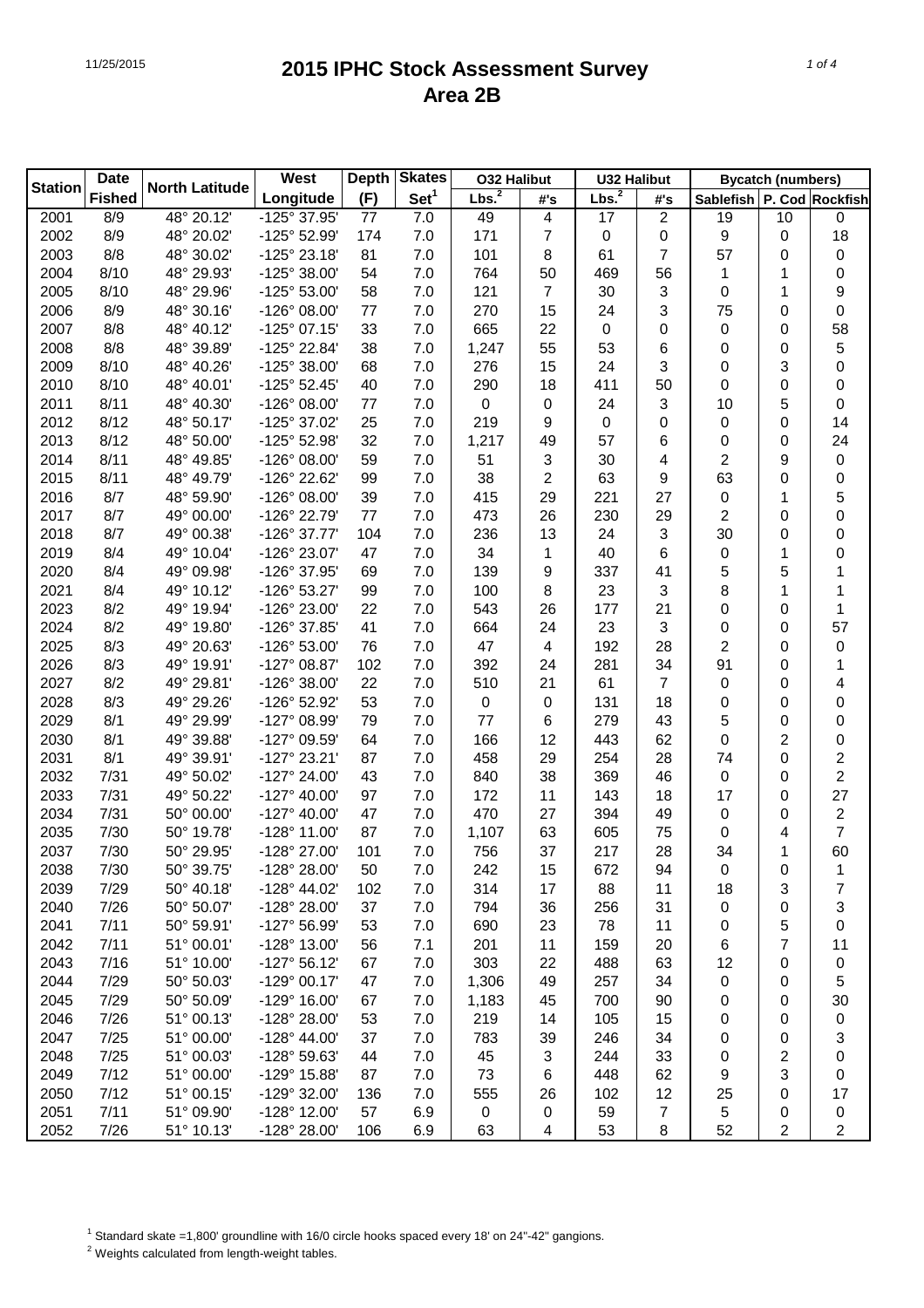| <b>Date</b>    |               |                       | West                  | <b>Depth</b> | <b>Skates</b>    | <b>O32 Halibut</b>  |                | U32 Halibut       |     | <b>Bycatch (numbers)</b>  |    |                |
|----------------|---------------|-----------------------|-----------------------|--------------|------------------|---------------------|----------------|-------------------|-----|---------------------------|----|----------------|
| <b>Station</b> | <b>Fished</b> | <b>North Latitude</b> | Longitude             | (F)          | Set <sup>1</sup> | Lbs. $\overline{2}$ | #'s            | Lbs. <sup>2</sup> | #'s | Sablefish P. Cod Rockfish |    |                |
| 2053           | 7/25          | 51° 09.91'            | -128° 44.05'          | 54           | 7.0              | 74                  | 6              | 486               | 72  | 0                         | 0  | 0              |
| 2054           | 7/25          | 51° 09.97'            | -129° 00.05'          | 75           | 7.0              | 207                 | 14             | 364               | 48  | 0                         | 0  | 0              |
| 2055           | 7/12          | 51° 10.00'            | -129° 15.95'          | 147          | 7.0              | 672                 | 45             | 224               | 27  | 25                        | 1  | 6              |
| 2056           | 7/12          | 51° 09.94'            | -129° 32.00'          | 157          | 7.0              | 172                 | 11             | 97                | 11  | 18                        | 0  | 0              |
| 2057           | 7/16          | 51° 19.99'            | $-127^{\circ} 55.00'$ | 72           | 7.0              | 363                 | 17             | 106               | 16  | 7                         | 6  | 2              |
| 2058           | 7/16          | 51° 20.00'            | -128° 11.54'          | 44           | 7.0              | 17                  | 1              | 82                | 13  | 0                         | 0  | 0              |
| 2059           | 7/20          | 51° 20.09'            | -128° 26.95'          | 84           | 7.0              | 112                 | 8              | 187               | 24  | 10                        | 1  | 0              |
| 2060           | 7/21          | 51° 20.21'            | -128° 44.23'          | 117          | 7.0              | 139                 | 10             | 156               | 19  | 25                        | 0  | 8              |
| 2061           | 7/21          | 51° 19.88'            | -128° 58.59'          | 134          | 7.0              | 873                 | 51             | 275               | 33  | 36                        | 4  | 4              |
| 2062           | 7/15          | 51° 20.05'            | -129° 15.00'          | 129          | 7.0              | 183                 | 15             | 191               | 24  | 11                        | 1  | 7              |
| 2063           | 7/15          | 51° 20.00'            | -129° 31.25'          | 112          | 7.0              | 210                 | 14             | 192               | 23  | $\overline{7}$            | 0  | 10             |
| 2064           | 7/13          | 51° 19.95'            | $-129^{\circ}$ 47.00  | 133          | 7.0              | 200                 | 9              | 114               | 14  | 35                        | 0  | 11             |
| 2065           | 7/20          | 51° 30.12'            | $-128°11.00'$         | 45           | 7.0              | 776                 | 33             | 88                | 14  | 0                         | 0  | 26             |
| 2066           | 7/20          | 51° 29.88'            | -128° 27.02'          | 104          | 7.0              | 0                   | 0              | 66                | 7   | 34                        | 0  | 14             |
| 2067           | 7/21          | 51° 29.69'            | $-128° 44.69'$        | 38           | 7.0              | 23                  | 1              | 40                | 6   | 0                         | 0  | 0              |
| 2068           | 7/21          | 51° 30.00'            | $-128°59.14'$         | 25           | 7.0              | 394                 | 26             | 198               | 27  | 0                         | 0  | 0              |
| 2069           | 7/15          | 51° 30.00'            | -129° 14.86'          | 26           | 7.0              | 312                 | 14             | 187               | 24  | 0                         | 0  | 4              |
| 2070           | 7/15          | 51° 30.12'            | -129° 31.00'          | 53           | 7.0              | 4,153               | 138            | 664               | 75  | $\boldsymbol{0}$          | 0  | 45             |
| 2071           | 7/13          | 51° 30.22'            | $-129^{\circ}$ 47.00  | 92           | 7.0              | 759                 | 32             | 107               | 13  | 26                        | 0  | 39             |
| 2072           | 7/13          | 51° 30.05'            | -130° 02.99'          | 158          | 7.0              | 359                 | 14             | 53                | 6   | 29                        | 0  | 30             |
| 2073           | 7/24          | 51° 39.87'            | $-128°26.00'$         | 79           | 7.0              | 548                 | 37             | 453               | 57  | 12                        | 1  | 1              |
| 2074           | 7/14          | 51° 40.00'            | -128° 58.91'          | 27           | 7.0              | 255                 | 16             | 120               | 17  | 0                         | 0  | 0              |
| 2075           | 7/14          | 51° 40.00'            | -129° 14.69'          | 31           | 7.0              | 129                 | 9              | 198               | 24  | $\boldsymbol{0}$          | 0  | 0              |
| 2076           | 7/22          | 51° 40.05'            | -129° 30.99'          | 54           | 7.0              | 288                 | 23             | 1,160             | 147 | 0                         | 1  | 1              |
| 2077           | 7/22          | 51° 39.88'            | $-129°$ 46.98         | 139          | 7.0              | 567                 | 26             | 148               | 17  | 37                        | 0  | 17             |
| 2078           | 7/24          | 51° 49.56'            | -128° 26.02'          | 89           | 7.0              | 0                   | 0              | 10                | 1   | 6                         | 0  | 0              |
| 2079           | 7/24          | 51° 50.31'            | -128° 42.00'          | 61           | 7.0              | 156                 | 12             | 478               | 64  | $\overline{c}$            | 6  | 0              |
| 2080           | 7/14          | 51° 50.00'            | -128° 57.92'          | 45           | 7.0              | 458                 | 35             | 553               | 69  | 0                         | 0  | 24             |
| 2081           | 7/14          | 51° 50.00'            | -129° 13.78'          | 67           | 7.0              | 103                 | $\overline{7}$ | 151               | 18  | 1                         | 0  | 0              |
| 2082           | 7/22          | 51° 49.67'            | -129° 31.00'          | 139          | 7.0              | 503                 | 22             | 20                | 3   | 19                        | 0  | $\overline{2}$ |
| 2083           | 7/23          | 51° 59.93'            | $-128° 41.96'$        | 91           | 7.0              | 66                  | 5              | 33                | 4   | 3                         | 0  | 2              |
| 2084           | 7/23          | 51° 59.93'            | $-128°58.00'$         | 80           | 6.9              | 628                 | 41             | 535               | 62  | 0                         | 10 | 1              |
| 2085           | 7/23          | 51° 59.89'            | $-129^{\circ}$ 14.00  | 99           | 7.0              | 31                  | 2              | 26                | 3   | 0                         | 0  | 0              |
| 2086           | 7/23          | 52° 10.57'            | -128° 41.89'          | 130          | 7.0              | 212                 | 13             | 108               | 15  | 24                        | 0  | 4              |
| 2087           | 5/24          | 51° 40.00'            | -130° 03.25           | 194          | 7.0              | 367                 | 17             | 156               | 19  | 80                        | 0  | 6              |
| 2088           | 5/24          | 51° 40.00'            | $-130^{\circ}$ 19.03  | 142          | 7.0              | 1,666               | 74             | 201               | 26  | 58                        | 0  | 26             |
| 2089           | 6/1           | 51° 49.99'            | -129° 46.98'          | 141          | 7.0              | 66                  | 5              | 79                | 10  | 34                        | 0  | 15             |
| 2090           | 5/29          | 51° 50.00'            | -130° 03.12'          | 99           | 7.0              | 1,564               | 63             | 167               | 20  | 20                        | 0  | 65             |
| 2091           | 5/24          | 51° 50.02'            | -130° 18.96'          | 117          | 7.0              | 2,206               | 97             | 444               | 55  | $\overline{7}$            | 0  | 28             |
| 2092           | 5/25          | 51° 50.07'            | -130° 32.83'          | 152          | 7.0              | 3,323               | 176            | 706               | 79  | 29                        | 0  | 5              |
| 2093           | 5/25          | 51° 50.00'            | -130° 52.12'          | 99           | 7.0              | 2,081               | 55             | 211               | 24  | 5                         | 0  | 176            |
| 2094           | 6/1           | 51° 58.99'            | -129° 27.00'          | 117          | 7.0              | 202                 | 10             | 60                | 8   | 16                        |    | 10             |
| 2095           | 6/1           | 51° 59.98'            | $-129°$ 47.15'        | 62           | 7.1              | 244                 | 11             | 276               | 36  | 0                         | 0  | 29             |
|                | 5/29          | 52° 00.00'            |                       | 76           |                  | 518                 |                |                   |     |                           | 0  |                |
| 2096           |               |                       | $-130^{\circ}$ 03.11' |              | 7.0              |                     | 36             | 688               | 90  | 0                         | 0  | 0              |
| 2097           | 5/29          | 52° 00.00'            | -130° 19.00'          | 192          | 7.0              | 591                 | 20             | 107               | 12  | 82                        | 0  | 4              |
| 2098           | 5/25          | 51° 59.98'            | $-130^{\circ}35.11'$  | 143          | 7.1              | 2,038               | 94             | 391               | 49  | 49                        | 0  | 5              |
| 2099           | 5/25          | 51° 59.98'            | -130° 51.97'          | 101          | 7.1              | 1,353               | 66             | 457               | 54  | 2                         | 1  | 9              |
| 2100           | 6/2           | 52° 10.00'            | -128° 56.98'          | 90           | 7.1              | 258                 | 15             | 90                | 11  | 1                         | 1  | 13             |
| 2101           | 6/2           | 52° 10.01'            | -129° 12.94'          | 92           | 7.1              | 0                   | 0              | 31                | 4   | 1                         | 0  | 1              |
| 2102           | 6/3           | 52° 09.97'            | -129° 29.95'          | 114          | 7.1              | 154                 | 8              | 14                | 2   | 30                        | 0  | 10             |

<sup>1</sup> Standard skate =1,800' groundline with 16/0 circle hooks spaced every 18' on 24"-42" gangions.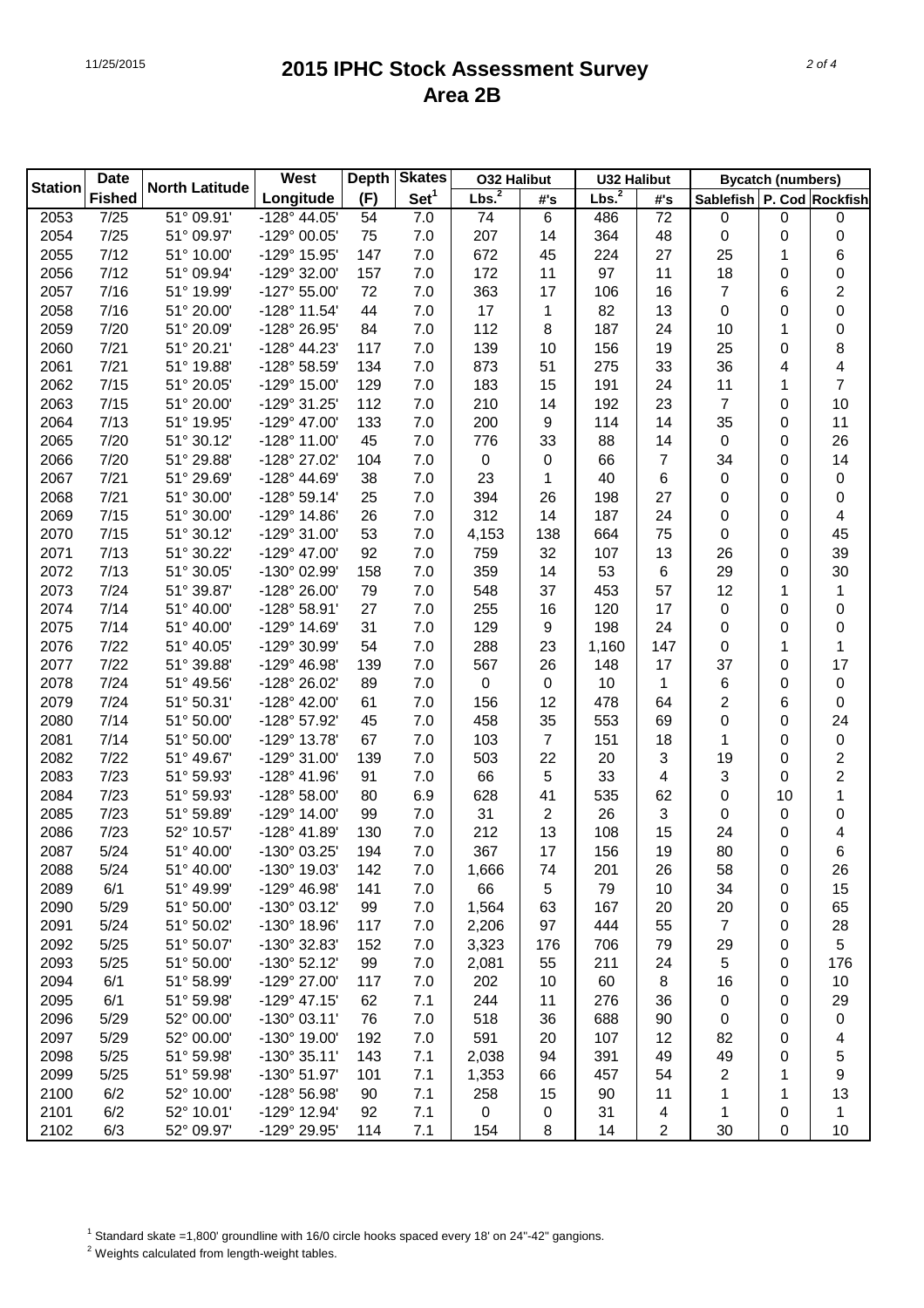|                | <b>Date</b>   |                       | <b>Skates</b><br><b>West</b><br><b>Depth</b><br><b>O32 Halibut</b><br><b>U32 Halibut</b> |     |                  | <b>Bycatch (numbers)</b> |     |                   |     |                           |                |                |
|----------------|---------------|-----------------------|------------------------------------------------------------------------------------------|-----|------------------|--------------------------|-----|-------------------|-----|---------------------------|----------------|----------------|
| <b>Station</b> | <b>Fished</b> | <b>North Latitude</b> | Longitude                                                                                | (F) | Set <sup>1</sup> | Lbs. <sup>2</sup>        | #'s | Lbs. <sup>2</sup> | #'s | Sablefish P. Cod Rockfish |                |                |
| 2103           | 5/28          | 52° 09.98'            | $-129^{\circ}$ 46.12'                                                                    | 113 | 7.0              | 452                      | 22  | 97                | 12  | $\pmb{0}$                 | 1              | 9              |
| 2104           | 5/28          | 52° 10.04'            | -130° 03.25'                                                                             | 93  | 7.1              | 259                      | 20  | 269               | 33  | 11                        | $\overline{c}$ | 0              |
| 2105           | 5/27          | 52° 10.21'            | -130° 19.12'                                                                             | 219 | 7.1              | 67                       | 3   | $\pmb{0}$         | 0   | 88                        | 0              | 5              |
| 2106           | 5/27          | 52° 09.98'            | $-130^{\circ}35.16'$                                                                     | 105 | 7.1              | 1,393                    | 86  | 638               | 76  | 0                         | 1              | 1              |
| 2107           | 5/26          | 52° 09.97'            | -130° 52.03'                                                                             | 123 | 7.1              | 1,752                    | 105 | 604               | 68  | 10                        | 0              | 1              |
| 2108           | 6/2           | 52° 20.02'            | $-129°$ 13.16'                                                                           | 73  | 7.1              | 868                      | 55  | 601               | 76  | 1                         | 1              | 1              |
| 2109           | 6/3           | 52° 20.01'            | -129° 28.86'                                                                             | 89  | 7.0              | 1,753                    | 78  | 642               | 80  | 0                         | 1              | 13             |
| 2110           | 6/3           | 52° 20.01'            | -129° 46.20'                                                                             | 114 | 7.1              | 835                      | 40  | 194               | 24  | 6                         | 0              | 17             |
| 2111           | 5/28          | 52° 19.89'            | -130° 02.68'                                                                             | 120 | 7.1              | 271                      | 16  | 159               | 21  | 9                         | 0              | 6              |
| 2112           | 5/27          | 52° 19.95'            | $-130^{\circ}$ 19.14'                                                                    | 193 | 7.0              | 799                      | 34  | 25                | 3   | 63                        | 0              | 6              |
| 2113           | 5/26          | 52° 20.02'            | -130° 35.24'                                                                             | 91  | 7.0              | 1,042                    | 57  | 388               | 48  | $\overline{c}$            | 2              | 9              |
| 2114           | 5/26          | 52° 20.00'            | $-130^{\circ}$ 52.11'                                                                    | 79  | 7.0              | 408                      | 23  | 332               | 42  | 4                         | 4              | 0              |
| 2115           | 6/4           | 52° 30.00'            | -129° 31.82'                                                                             | 44  | 7.1              | 676                      | 20  | 149               | 19  | 0                         | 0              | 29             |
| 2116           | 6/4           | 52° 31.99'            | -129° 46.83'                                                                             | 96  | 7.1              | 904                      | 45  | 148               | 19  | 13                        | 1              | 16             |
| 2117           | 6/20          | 52° 29.96'            | $-130^{\circ}$ 02.10                                                                     | 147 | 7.1              | 560                      | 26  | 72                | 9   | $\overline{7}$            | 0              | 7              |
| 2118           | 6/20          | 52° 29.97'            | -130° 19.12'                                                                             | 141 | 7.0              | 415                      | 15  | 10                | 1   | 17                        | 0              | 7              |
| 2119           | 6/19          | 52° 29.98'            | -130° 34.84'                                                                             | 66  | 7.0              | 1,467                    | 63  | 422               | 50  | 0                         | 0              | 16             |
| 2120           | 6/19          | 52° 29.98'            | -130° 52.02'                                                                             | 62  | 7.0              | 1,746                    | 66  | 442               | 54  | 0                         | 5              | 10             |
| 2121           | 6/4           | 52° 39.78'            | -129° 46.05'                                                                             | 101 | 7.0              | 664                      | 28  | 288               | 37  | 12                        | 4              | 5              |
| 2122           | 6/20          | 52° 39.98'            | -130° 01.82'                                                                             | 145 | 7.1              | 124                      | 6   | 39                | 5   | 12                        | 0              | 18             |
| 2123           | 6/20          | 52° 40.00'            | -130° 18.79'                                                                             | 121 | 7.0              | 485                      | 21  | 18                | 2   | 11                        | 3              | 38             |
| 2124           | 6/19          | 52° 39.98'            | $-130^{\circ}35.18'$                                                                     | 78  | 7.1              | 730                      | 50  | 373               | 44  | 0                         | 0              | 7              |
| 2125           | 6/5           | 52° 49.97'            | -130° 01.88'                                                                             | 140 | 7.1              | 294                      | 15  | 82                | 10  | 14                        | 0              | 22             |
| 2126           | 6/21          | 52° 50.03'            | -130° 18.95'                                                                             | 114 | 7.1              | 277                      | 10  | 42                | 5   | 17                        | 0              | 8              |
| 2127           | 6/5           | 53° 00.02'            | $-129°$ 44.87'                                                                           | 125 | 7.1              | 82                       | 6   | 62                | 7   | 27                        | 0              | 24             |
| 2128           | 6/5           | 52° 59.99'            | $-130^{\circ}$ 01.71'                                                                    | 101 | 7.1              | 516                      | 21  | 94                | 11  | 10                        | 3              | 8              |
| 2129           | 6/18          | 52° 30.05'            | $-131^{\circ}$ 07.66'                                                                    | 48  | 7.1              | 2,167                    | 115 | 508               | 60  | 0                         | 0              | 20             |
| 2130           | 6/18          | 52° 30.00'            | -131° 24.98'                                                                             | 66  | 7.0              | 1,043                    | 47  | 88                | 11  | 3                         | $\overline{c}$ | 17             |
|                | 6/19          | 52° 39.99'            | -130° 52.20'                                                                             |     | 7.1              | 469                      | 20  | 158               | 19  | $\overline{2}$            | 0              |                |
| 2131<br>2132   | 6/18          | 52° 40.00'            | $-131°08.04'$                                                                            | 51  | 7.1              |                          | 45  | 133               | 17  | 0                         |                | 0              |
|                | 6/21          | 52° 50.02'            |                                                                                          | 41  | 7.1              | 1,031                    |     | 251               | 30  |                           | 0              | 3              |
| 2133           | 6/21          | 52° 50.01'            | -130° 35.03'                                                                             | 62  | 7.1              | 305                      | 18  |                   |     | 0                         | 0              | 1              |
| 2134           |               | 53° 00.02'            | $-130^{\circ}$ 52.10'                                                                    | 28  |                  | 179                      | 9   | 8                 | 1   | 0                         | 0              | 0              |
| 2135           | 6/22          |                       | -130° 18.27'                                                                             | 114 | 7.1<br>7.1       | 365                      | 19  | 21                | 2   | 18                        | 0              | 48             |
| 2136           | 6/23          | 52° 59.98'            | -130° 35.23'                                                                             | 53  |                  | 315                      | 18  | 141               | 18  | 0                         | 2              | 0              |
| 2137           | 6/22          | 53° 10.01'            | $-130^{\circ}$ 18.06                                                                     | 86  | 7.1              | 1,236                    | 41  | 155               | 19  | 5                         | 3              | 8              |
| 2138           | 6/23          | 53° 09.98'            | -130° 34.82'                                                                             | 105 | 7.0              | 291                      | 14  | 76                | 10  | 5                         | 0              | 3              |
| 2139           | 6/23          | 53° 10.01'            | $-130^{\circ} 51.77'$                                                                    | 59  | 7.1              | 604                      | 37  | 124               | 14  | 0                         | 0              | 2              |
| 2140           | 6/22          | 53° 20.01'            | -130° 18.02'                                                                             | 64  | 7.1              | 1,245                    | 59  | 246               | 30  | 1                         | 10             | $\overline{7}$ |
| 2141           | 6/6           | 53° 19.98'            | -130° 34.89'                                                                             | 52  | 7.1              | 1,718                    | 76  | 415               | 51  | 0                         | $\pmb{0}$      | 10             |
| 2142           | 6/6           | 53° 20.02'            | $-130^{\circ} 51.77'$                                                                    | 76  | 7.2              | 837                      | 44  | 164               | 21  | 8                         | 13             | 1              |
| 2143           | 6/11          | 53° 20.02'            | -132° 49.20'                                                                             | 78  | 7.0              | 1,270                    | 46  | 409               | 56  | 0                         | $\pmb{0}$      | 23             |
| 2144           | 6/11          | 53° 20.00'            | -133° 06.05'                                                                             | 145 | 7.0              | 714                      | 25  | 42                | 5   | 16                        | $\pmb{0}$      | 32             |
| 2145           | 6/6           | 53° 29.96'            | -130° 52.09'                                                                             | 50  | 7.1              | 118                      | 8   | 174               | 22  | 6                         | 10             | 0              |
| 2146           | 6/12          | 53° 29.96'            | -133° 05.87'                                                                             | 206 | 7.0              | 493                      | 22  | 227               | 28  | 73                        | $\pmb{0}$      | 44             |
| 2147           | 6/28          | 53° 39.99'            | $-130^{\circ}35.16'$                                                                     | 24  | 7.1              | 550                      | 27  | 288               | 42  | $\pmb{0}$                 | 0              | 1              |
| 2148           | 6/28          | 53° 40.02'            | -130° 52.28'                                                                             | 24  | 7.1              | 1,415                    | 54  | 366               | 47  | 0                         | 0              | 0              |
| 2149           | 6/12          | 53° 39.85'            | -133° 07.01'                                                                             | 80  | 7.0              | 1,036                    | 46  | 368               | 50  | 0                         | 0              | 32             |
| 2150           | 6/28          | 53° 49.99'            | -130° 52.04'                                                                             | 48  | 7.1              | 673                      | 45  | 282               | 36  | $\overline{\mathbf{c}}$   | 0              | 0              |
| 2151           | 6/13          | 53° 59.88'            | -133° 25.04'                                                                             | 40  | 7.1              | 1,647                    | 57  | 510               | 62  | 0                         | 0              | 18             |
| 2152           | 6/29          | 54° 09.98'            | -130° 35.19'                                                                             | 64  | 7.1              | 234                      | 8   | 58                | 8   | 4                         | $\overline{2}$ | 0              |

<sup>1</sup> Standard skate =1,800' groundline with 16/0 circle hooks spaced every 18' on 24"-42" gangions.